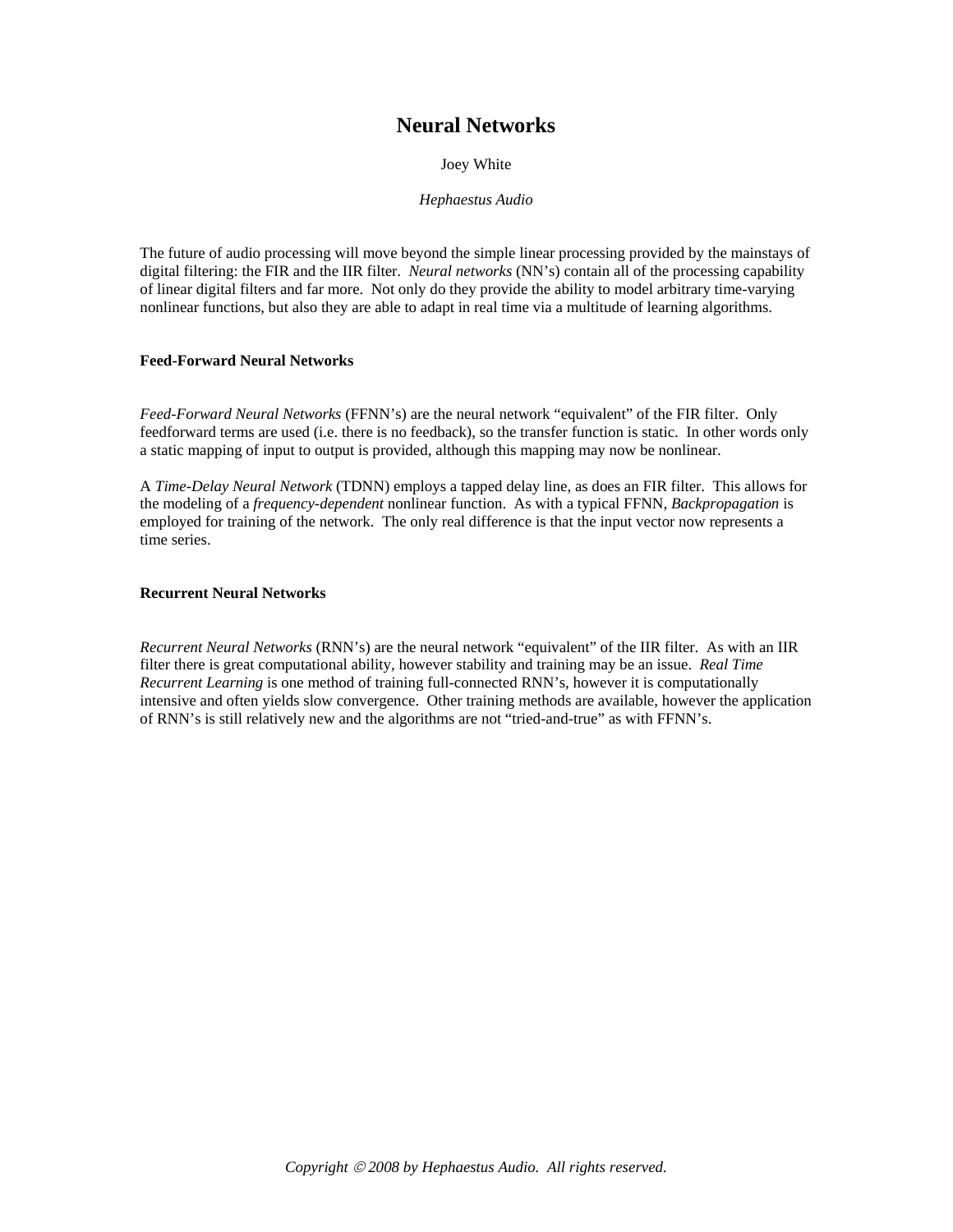# **Expert System versus Adaptive System**

Standard linear digital filters are examples of building block that may be used as part of an *expert system*. They must be set based upon knowledge of the system in question. Neural networks are examples of building block that may be used as part of an *adaptive system*, where the underlying nature of the system in question is not necessarily known, or perhaps not time-invariant.

# *Expert System*

Pros:

- Simple to understand.
	- E.g. if the output should be a little higher at a certain level with a given load, then increase the input signal a small amount to compensate.
- Predictable in the sense that the parameters are fixed (it is time-invariant).

#### Cons:

- Must be tailored to a specific system.
- Requires knowledge of the system for all configurations and operating conditions.
- Any parameters that cause a change in the operation of the system must be measured and, via expert knowledge, compensated for.
	- E.g. temperature, load, component tolerance, etc.

#### *Adaptive System*

# Pros:

- Does not require expert knowledge of the system.
- Can account for unforeseen variations in operating conditions.
- Can be used across a broad range of products with no modification.
	- E.g., it is not limited to a specific amplifier, or for that matter, amplifiers at all. It could be used for amplifier and loudspeaker combinations, etc.

#### Cons:

- Expert knowledge of the system under consideration is not required, however expert knowledge of adaptive systems is.
- The dynamics are not time-invariant, so care must be taken that the performance of the system is not somehow made worse.
	- This could take the form of a "cap" on the maximum error that should be corrected  $-e.g.$  the amplifier is allowed to clip without any attempt to "correct" it.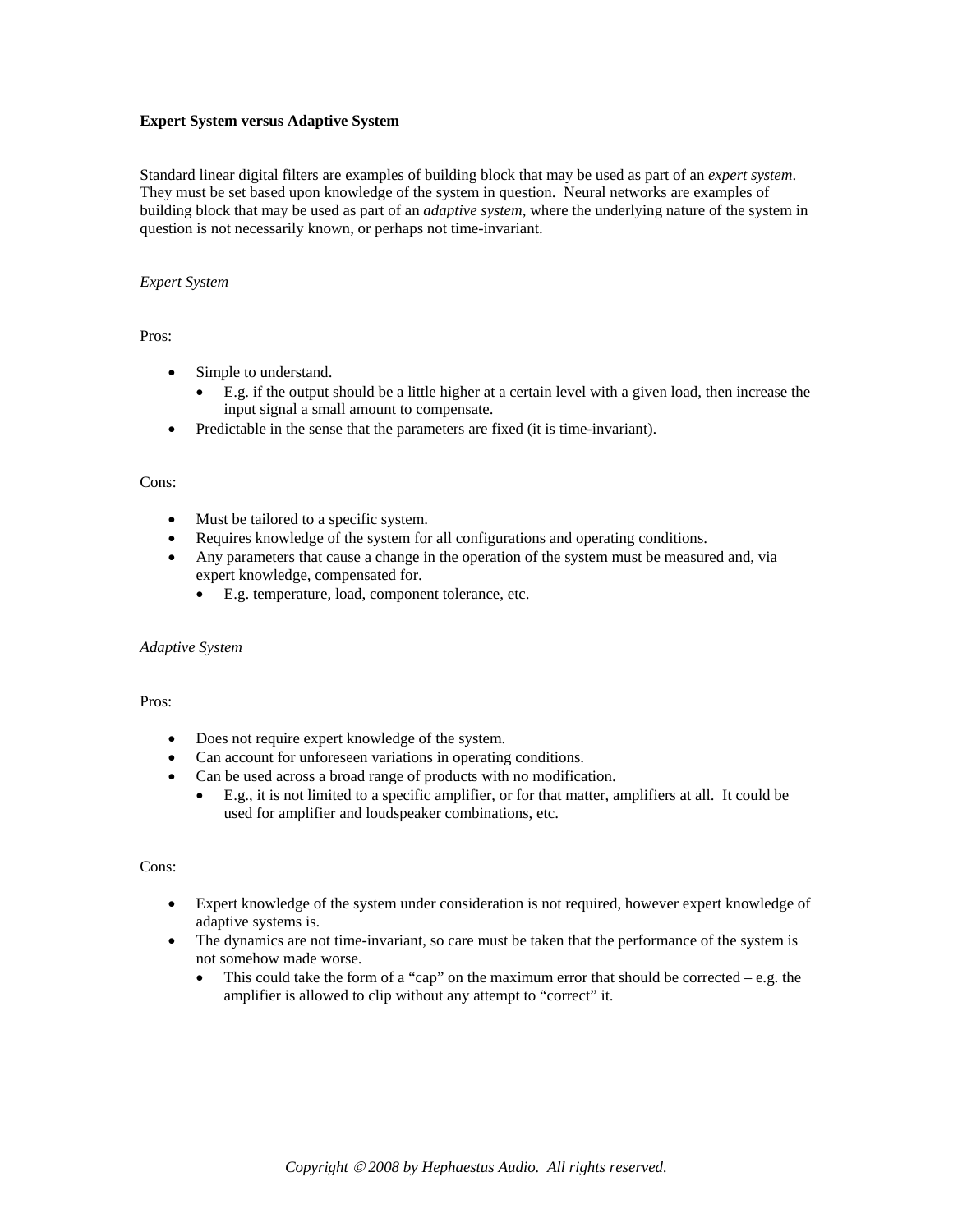# **Backpropagation Algorithm for FFNN's**

*Transfer function* – given the current set of network parameters, process the current input(s):

| $x_i$                                               | $i^{th}$ Input node state            | $i = 1, 2, ..., m$ |
|-----------------------------------------------------|--------------------------------------|--------------------|
| $s_j^y = b_j^y + \sum_{i=1}^m \omega_{ji}^{yx} x_i$ | $j^{th}$ Hidden node state           | $j = 1, 2, ..., n$ |
| $s_k^z = \sum_{j=1}^n \omega_{kj}^{zy} y_j$         | $j^{th}$ Hidden node state           | $j = 1, 2, ..., n$ |
| $\omega_{ji}^{yx}$                                  | $k^{th}$ Output node state           | $k = 1, 2, ..., p$ |
| $\omega_{ji}^{yx}$                                  | Weight from node $x_i$ to node $y_j$ |                    |
| $b_j^y$                                             | Bias for node $y_j$                  |                    |
| $\omega_{kj}^{zy}$                                  | Weight from node $y_j$ to node $z_k$ |                    |

*Parameter update* – based upon the error of the resulting output, refine the network parameters:

| $\mu$                                          | Gradient descent constant   |                 |
|------------------------------------------------|-----------------------------|-----------------|
| $t_{k}$                                        | $k^{th}$ Output node target | $k = 1, 2, , p$ |
| $E = \frac{1}{2} \sum_{k=1}^{p} (t_k - z_k)^2$ | Cost function to minimize.  |                 |

$$
\alpha_j^y = \frac{\partial f(s_j^y)}{\partial s_j^y}
$$
  
\nActivity  $\Delta \omega_{ji}^{yx} = \mu \alpha_j^y \left( \sum_{k=1}^p \omega_{kj}^{xy} e_k \right) x_i$   
\n
$$
\Delta b_j^y = \mu \alpha_j^y \left( \sum_{k=1}^p \omega_{kj}^{xy} e_k \right)
$$
  
\n
$$
\Delta b_j^y = \mu \alpha_j^y \left( \sum_{k=1}^p \omega_{kj}^{xy} e_k \right)
$$
  
\n
$$
\Delta b_j^y = \mu \alpha_j^y \left( \sum_{k=1}^p \omega_{kj}^{xy} e_k \right)
$$
  
\n
$$
\Delta b_j^y = \mu \alpha_j^y \left( \sum_{k=1}^p \omega_{kj}^{xy} e_k \right)
$$
  
\n
$$
\Delta b_j^y = \mu \alpha_j^y \left( \sum_{k=1}^p \omega_{kj}^{xy} e_k \right)
$$

*k j zy Weight update – output layer* 

*Copyright* © *2008 by Hephaestus Audio. All rights reserved.*